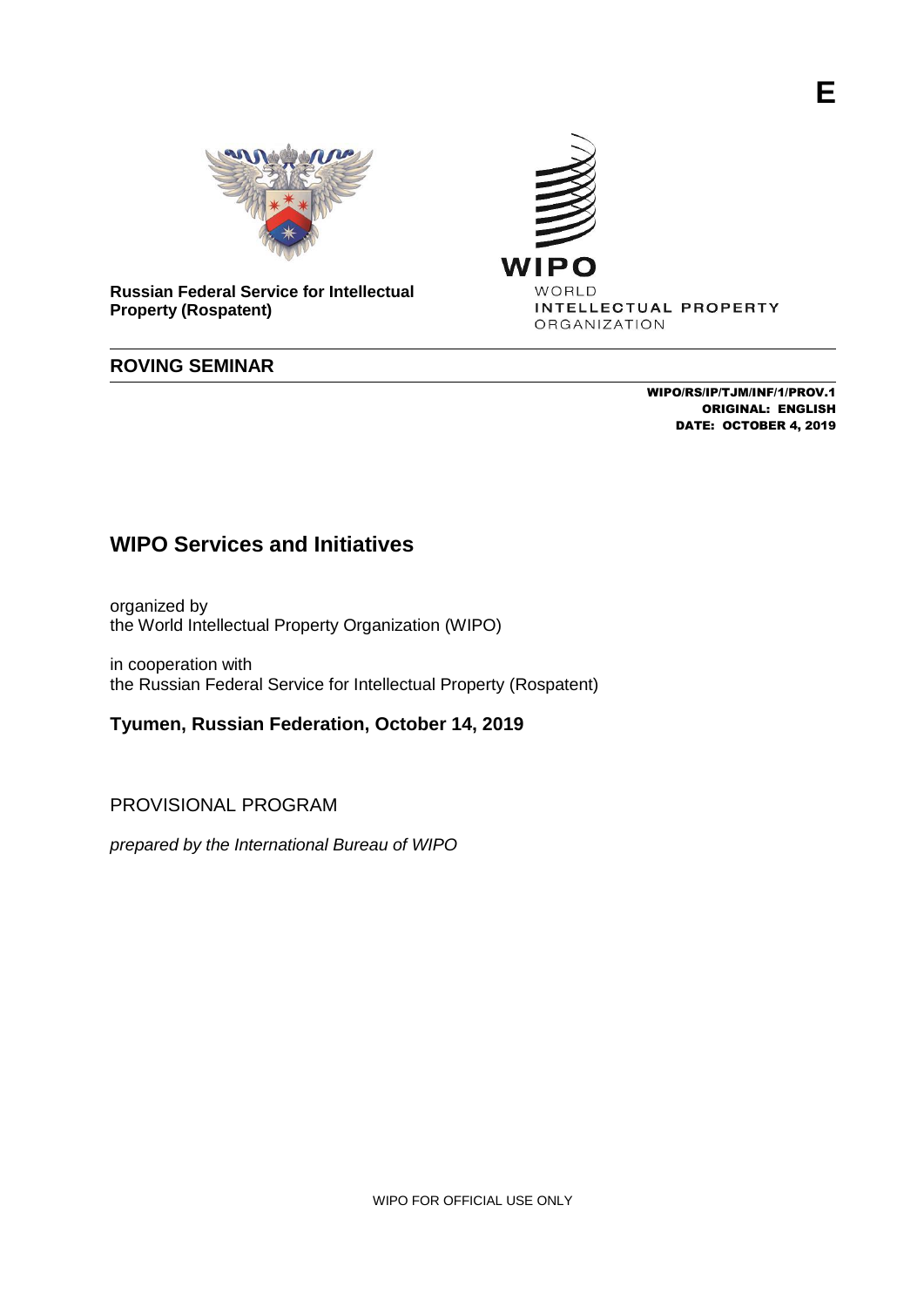Venue: Tyumen Regional Organization of the All-Russian Society of Inventors and Rationalizers

## 9.00 – 9.30 **OPENING SESSION**

Welcome addresses by:

- The Representative of the Tyumen Regional Organization of the All-Russian Society of Inventors and Rationalizers (TBC);
- Ms. Monika Zikova, Senior Program Officer, Section for Coordination of Developed Countries, Department for Transition and Developed Countries (TDC), WIPO, Geneva.
- 9.30 9.40 **Topic 1 Introduction to WIPO Development of the International Legal Framework Major Intellectual Property Economic Studies**
	- Speaker: Ms. Monika Zikova

9.40 – 10.20 **Topic 2 The Patent Cooperation Treaty (PCT) – Introduction and Future Developments**

> Speakers: Ms. Olga Krysanova, Program Officer, PCT Legal and International Affairs Department, WIPO

> > Local Speaker TBC

- 10.20 10.40 **Questions and Answers**
- 10.40 11.00 Coffee Break

11.00 – 11.40 **Topic 3 Global Intellectual Property Systems**

#### **(a) The Madrid System for the International Registration of Marks**

Speaker: Ms. Sarnay Ganbayar, Principal Examiner, Madrid Operations Section, Madrid Operations and Functional Development Service, WIPO

### **(b) Registration of International Trademarks under the Madrid System. Case Studies and Special Aspects of the National Registration Regime Abroad**

- Speaker: Local Speaker TBC
- 11.40 12.00 **Questions and Answers**
- 12.00 13.30 Lunch Break